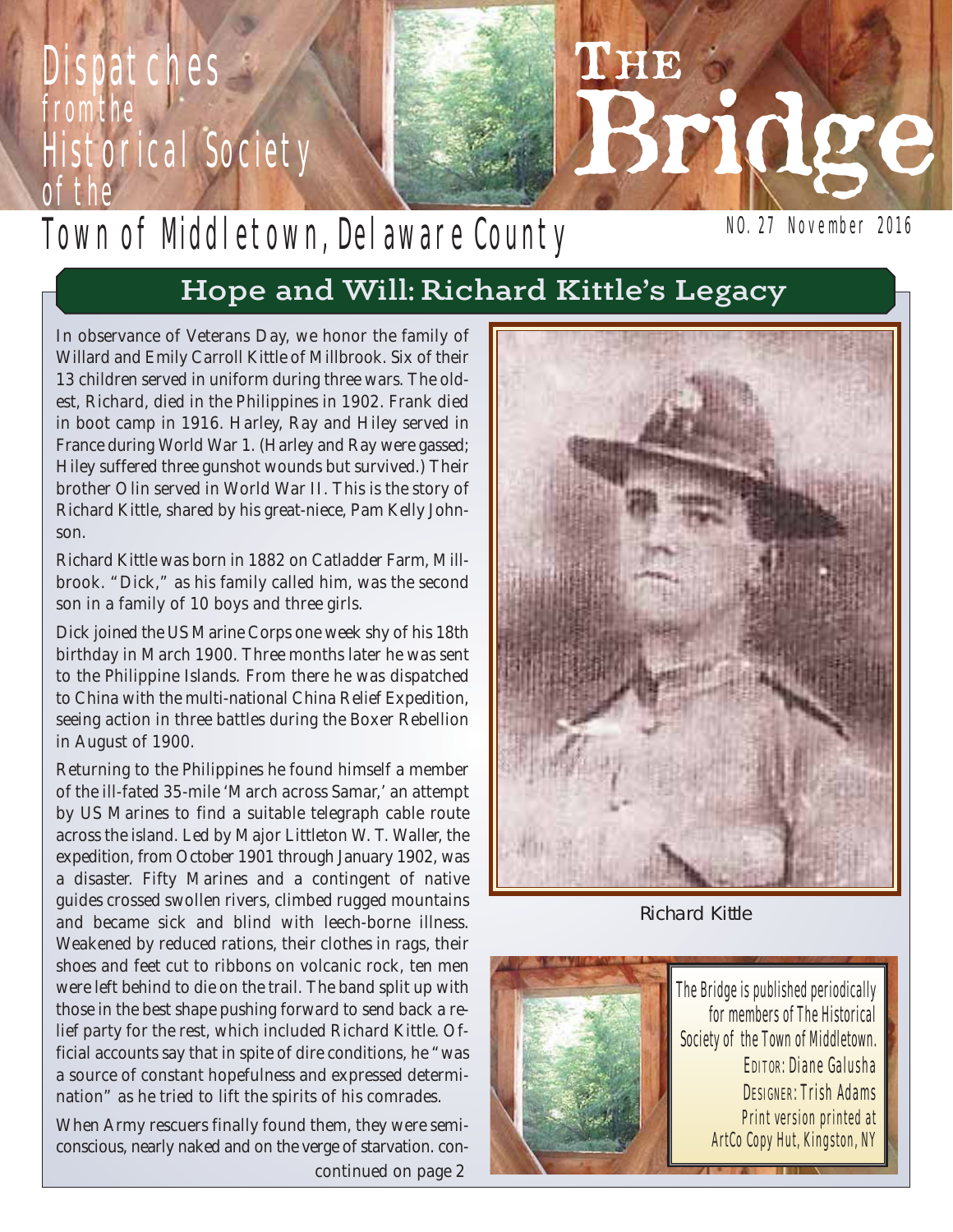#### *Continued from page 1*

They were carried to a river where canoes took them to the post hospital at Lanang and on January 20, 1902 they were ferried by Navy gunboat to Taclaban on the island of Leyte.

There, on January 23, Richard Kittle, not quite 20 years old, died of malnutrition and "septic embolis"—blood clots caused by infection. In a letter to Willard Kittle, expedition commander Littleton W. T. Waller wrote, "He did his duty nobly and well, and even when dying, by his indomitable will, cheered others who were ill."

The family was at first told there might not be enough money to ship his remains home for burial. He was, in fact, buried on Leyte. In March, they received his Bible, a pocket book and a packet of letters. In July they were told they'd be getting a check for \$83.33 representing Dick's remaining Marine pay, the amount due him for "undrawn clothing," and \$3 "for the sale of his personal effects."

It was 18 months before Richard Kittle finally came home. Exhumed along with his fallen comrades, he was returned to the States and then buried on September 1, 1903 at the

Citatur gale 19

old Arena Cemetery. My grandmother, Nina Kittle Haynes, was six years old when he died. I wonder if she was present at the funeral. The service was held in the Arena Methodist Church. Full military honors were given in the cemetery, the volleys and "Taps" doubtless echoing off the Marine's Catskill Mountain resting place.

But that was not the end of Dick's journey. When the Pepacton Reservoir was built in the 1950s, his remains were once again moved, from Arena to the Clovesville Cemetery. It was his sister, Nina Kittle Haynes, who claimed him, and other family members, for reburial.



Jerome Balcom, who served in the Marines in Vietnam from 1967 to 1969, first read about fellow Catskillian Richard Kittle in "Honor in the Dust: Theodore Roosevelt, War in the Philippines and the Rise and Fall of America's Imperial Dream." While attending a gravestone cleaning workshop hosted by HSM at the Clovesville Cemetery last year, he met a former Fleischmanns High School classmate, Pam Kelly, who showed him the monuments of her Kittle forebears, including, to Jerry's surprise, the military headstone of Richard Kittle. He took it upon himself to clean the 113 year-old stone and placed United States and Marine Corps flags beside it. Said Jerry, "Learning about Private Kittle has indeed been a life-enriching gem. I remain grateful to his family that I received the honor of respecting this Marine of distinction by cleaning the memorial of his death after service to our country." Left, excerpt from one of Richard's letters to his mother.

### **HSM EXECUTIVE COMMITTEE**

Diane Galusha, PRESIDENT • Tina Greene, VICE PRESIDENT • Marilyn Pitetti, TREASURER Jackie Purdy, SECRETARY \* TRUSTEES: Kacey Chulli, Henry Friedman, Anne Sanford, Amy Taylor, Fred Travis www.mtownhistory.org • history@catskill.net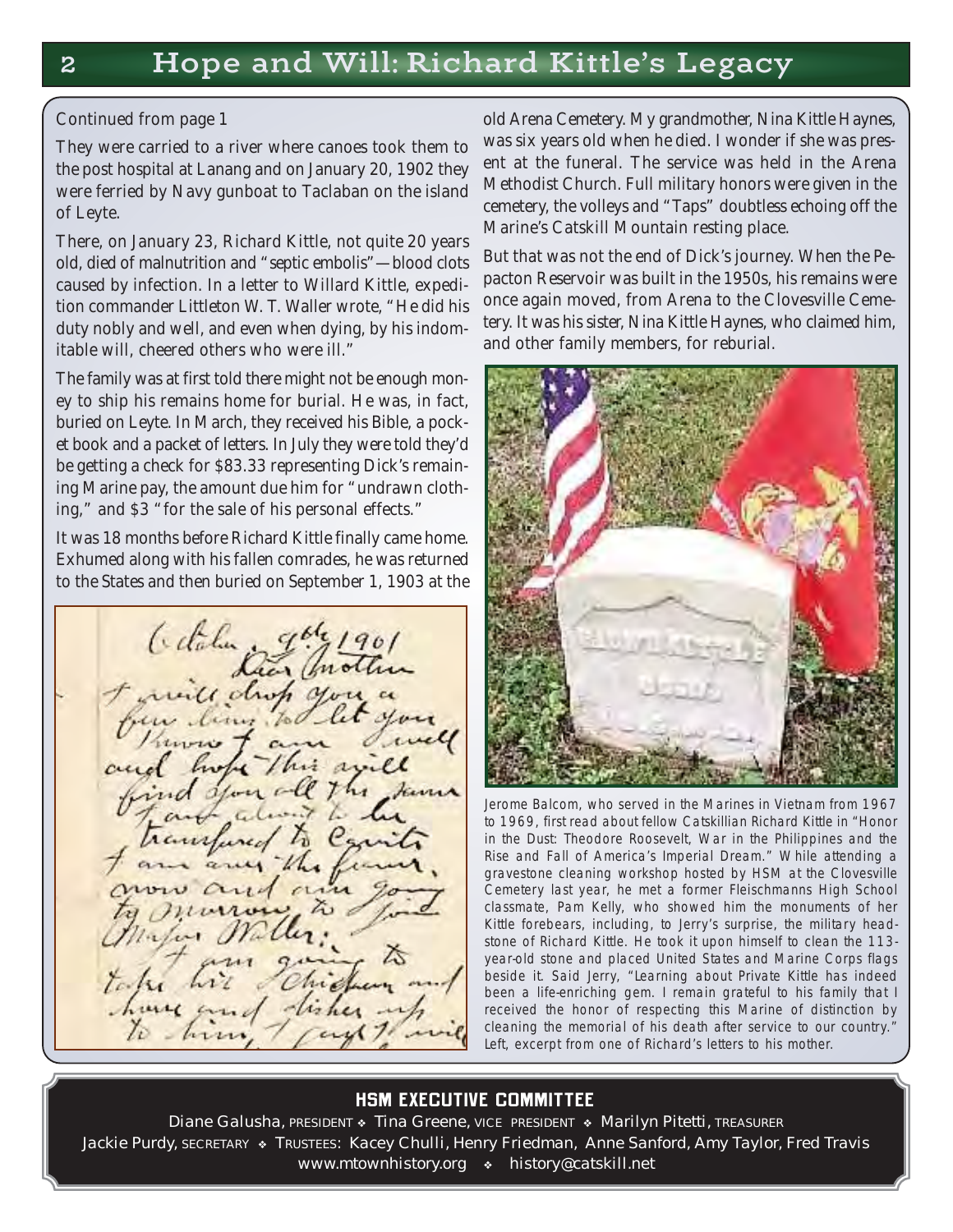### Richard Kittle's Wars: A Catskill Boy in the Jungle 3

The Spanish–American War was a conflict fought between Spain and the United States in 1898 in the Caribbean and in the Pacific. Though it lasted just 10 weeks, it enmeshed the US in Revolutions in Cuba, the Philippines and China.

Hostilities began in the aftermath of the explosion of the USS Maine in Havana harbor, which at the time was blam ed on Spain. The US quickly joined the Cubans in their fight for independence from Spain. Teddy Roosevelt rose to prominence with the "charge of the Rough Riders" up San Juan Hill. Through the 1898 Treaty of Paris that closed the conflict, the US acquired temporary control of Cuba. The US also got Puerto Rico, Guam, and the Philippine islands.

The treaty only led to more war, as the US became embroiled in the Philippine Revolution (which had begun in 1896) and ultimately in the Philippine–American War. On June 2, 1899, the First Philippine Republic declared war against the US. The conflict officially ended on July 2, 1902 with an American victory, though guerilla fighting continued for years. The Philippines did not gain independence

#### from the US until 1946.

The American annexation of the Philippines stimulated a growing American interest in China: The Philippines served as a convenient waypoint for trade with the Manchu Empire. But many Chinese resented foreign intervention in their country, giving rise to a guerilla group westerners called Boxers who attacked and killed hundreds of Chinese Christians and foreigners. More than 3,000 people were besieged at a diplomatic compound in Peking when an international relief expedition was launched in 1900 to rescue them and stamp out the Boxer Rebellion.

Some 2,500 US soldiers and Marines – many of them, like Richard Kittle, shipped to China from the Philippines were part of this China Relief Expedition, which included a battle-marked drive to Peking in August 1900. While protracted negotiations ensued with the Dowager Empress, most US servicemen were withdrawn from China that autumn, only to be returned to face misery and death in the jungles of the Philippines.



The newest historic marker in the Town of Middletown was unveiled September 17 at the 1899 Kelly Brothers Round Barn in Halcottsville by HSM and the Pakatakan Farmers Market. Speakers included Diane Galusha, HSM president, who explained the Kelly family's ownership of the iconic structure; Iris Mead, who talked about the Meade family's operation of the farm from 1913 to 1963; Carol O'Beirne whose father served as clerk of the works when the barn was reconstructed in 1988; Jeanne George, who explained the establishment of the farmers' market; and Linda Smith of Sherman Hill Farm, one of the original vendors at the market who continues to sell cheese there. Frank Mann, whose Alta Industries donated the barn and four acres to the Erpf Catskill Cultural Center in 1984, unveiled the marker with son David. The event helped celebrate the 25th anniversary of the Pakatakan Farmers Market which for the past 20 years has occupied this landmark structure.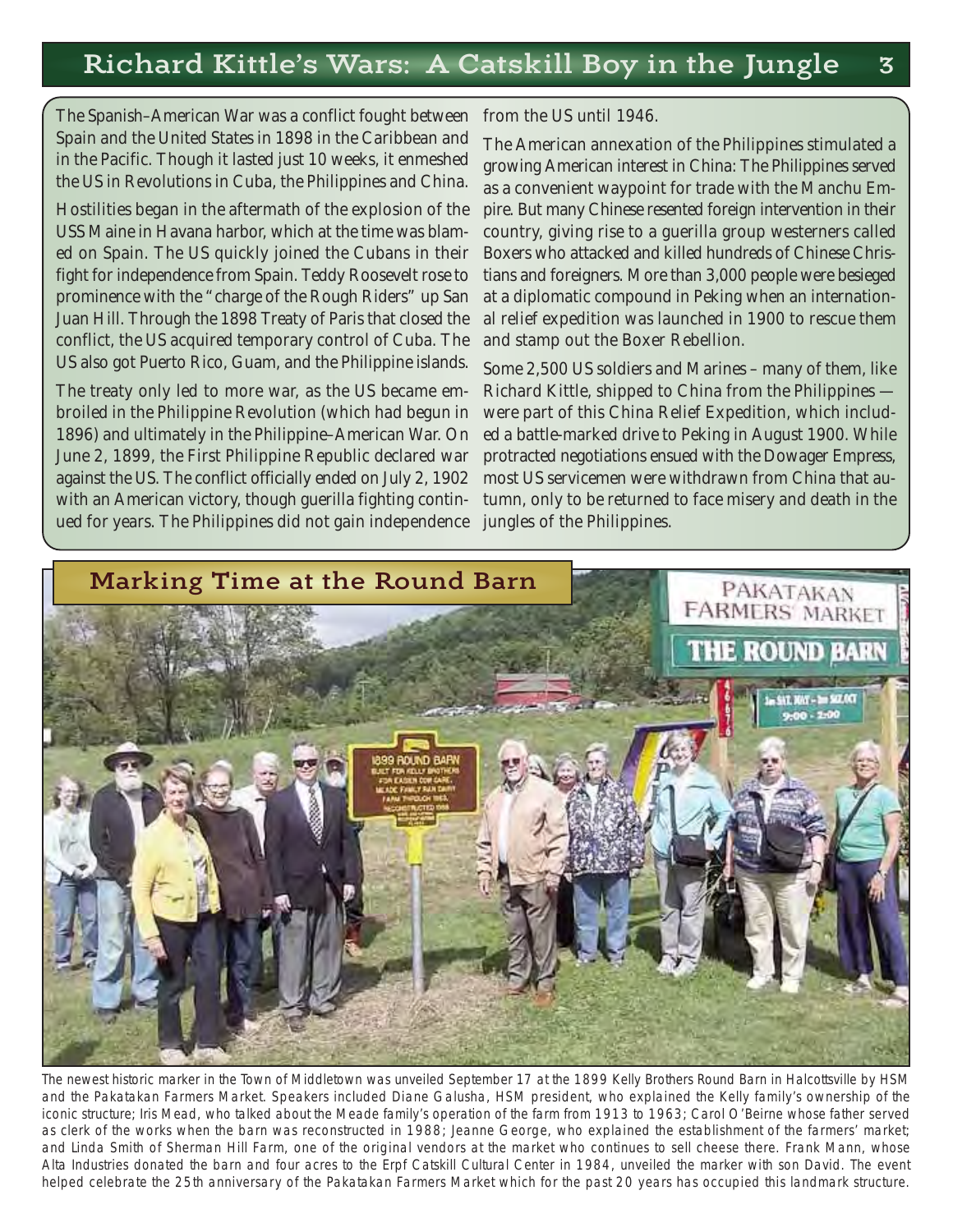## 4 Fifth Annual Living History Cemetery Tour



#### **The tour, at Halcott Cemetery, drew 120 people on a glorious June evening.**

Sidney Asher (left), in character as Ellen Bellows, prepares for the audience's arrival at the monument to her mother, Lizzie Mead Bellows, who died in 1908 when Ellen was a child.

Docent Anne Hersh waits for her tour to begin. Anne was also a scriptwriter for this year's event, which was videotaped. DVDs are available for purchase at Home Goods of Margaretville, or by sending \$14 and your postal address to HSM, PO Box 556, Margaretville, 12455.

Jimmy Moseman (below left, in car) enjoyed a special performance by Cedric Taylor, portraying Jimmy's uncle, Marion Moseman, who perished at training camp during WWI. Jimmy's dad, Edgar, also served in the Great War.

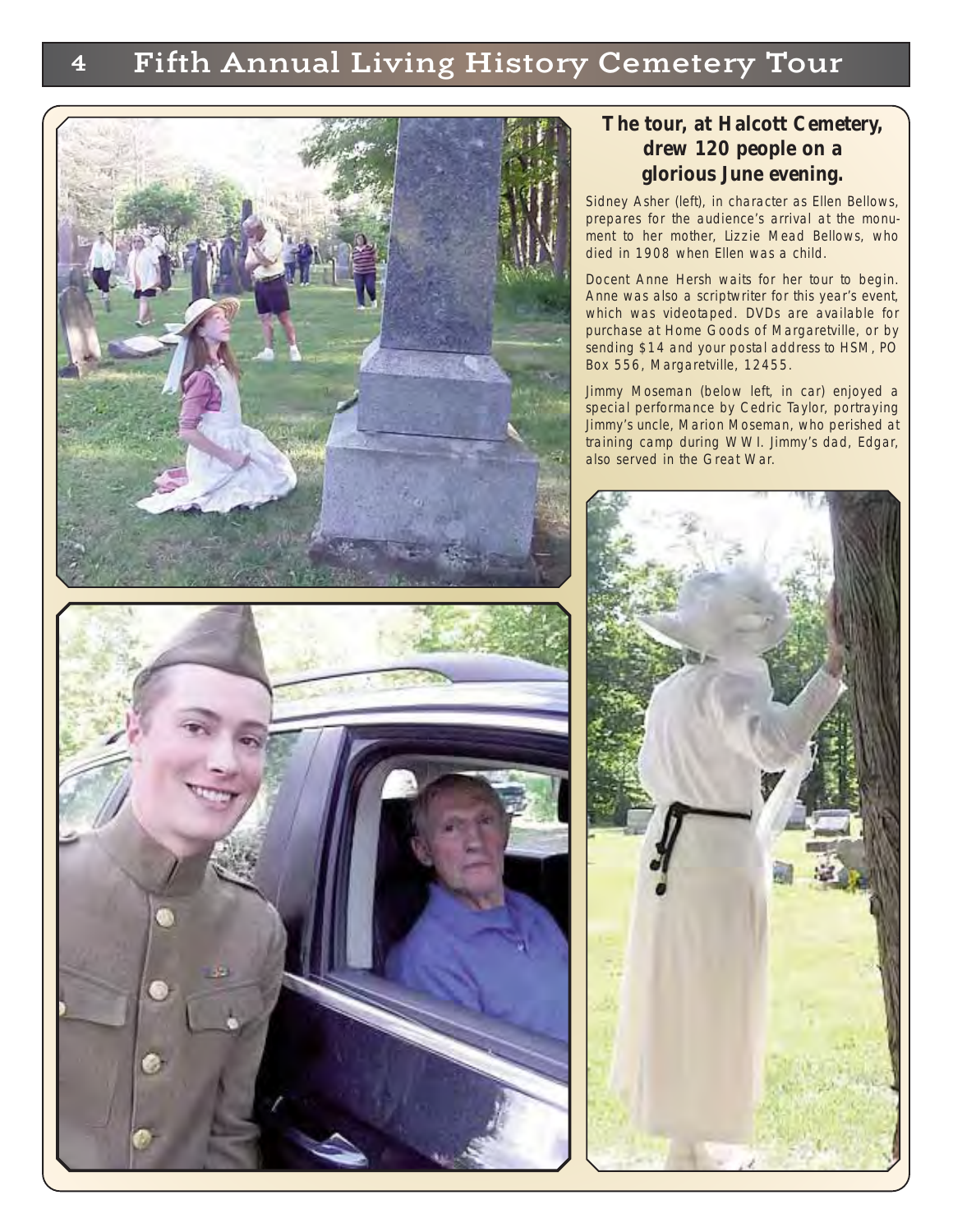## History Comes to Life in Halcott Cemetery 5





John Bernhardt and Agnes Laub (above) portrayed Will and Sarah Johnson, ancestors of a long line of Johnsons in our area.

Lil Taylor explores the Scudder plot, where Anti-Rent War figure Warren Scudder is believed to be buried. Scudder died in Halcott in the late 1880s. Four relatives are listed on the large monument, but Warren is not among them. There are five small footstones though. Is one of them Warren's? He was portrayed by Erwin Karl in this year's tour.

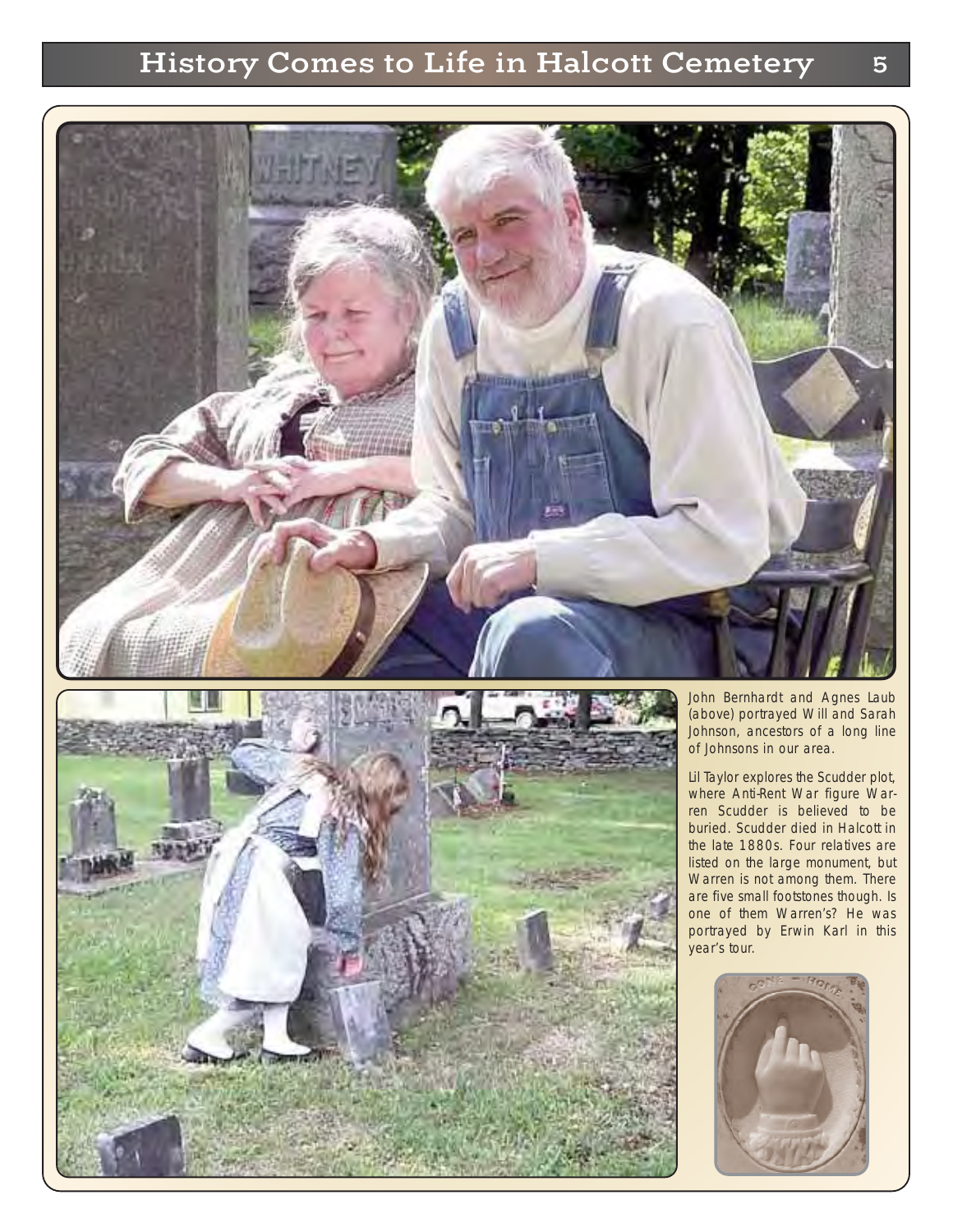### 6 An Eye for Beauty: Julius Mendel





*escaped Hitler's Germany and found peace and pleasure in painting Cats kill farmscapes, was submitted by his son, Michael Mendel, along with a few photographs of paintings which were lost to the flood of 2011.*

My Jewish father Julius Mendel, a banker in Berlin, was born a quiet, simple man on a German farm in 1902. Attaining his 20th birthday, he left his mother and stepfather to pursue other interests in a more cosmopolitan arena in Dusseldorf. One night in the Fall of 1938, with his wife and infant son, he fled the Nazi regime of Adolf Hitler.

A filled quota of immigrants into the United States forced them to reside in Cuba for two years before permission was finally granted allowing them entry here. He first toiled as a butler to French royalty in New York City by day and went to learn photography at night.

He discovered Fleischmanns in 1948, rented an apartment for eight summers on Main Street above Silverman's paint store and then bought an old farmhouse on Brush Ridge Road

*This story of a German refugee who* in the Fall of 1952. After the death of his first wife, he married a widow from Fleischmanns in 1969, moved into her redwood ranch style home on Switzerland Avenue and died in Margaretville hospital in June 2002, a few months shy of his 100th birthday.

> Although he made his fame in commercial photography (a story for another day), he dabbled in watercolor painting (self taught), meandering through fields, streams and villages throughout the Catskills for almost 60 years seeking suitable images to photograph, then paint. He gave almost all his paintings to family and friends, never considering them good enough for public exhibition.

> The few remaining unframed art pieces carelessly stored in his basement were totally destroyed when Hurricane Irene flooded the place. I can attest to the fact that all scenes are from a small radius surrounding Fleischmanns. Andes, Roxbury, New Kingston, Margaretville, Halcott, Highmount were ripe with images he chose to capture on watercolor paper.

### Welcome, Kacey!

HSM members elected Kacey Chuilli to the Executive Committee at the 12th Annual Meeting October 22. Kacey, a resident of Margaretville, is a former editor and digital archivist whose experience will be put to good use as we work toward developing an archives for our growing collection of historic materials.

Executive Committee members who were re-elected to one-year terms as officers were Diane Galusha, Tina Greene, Marilyn Pitetti and Jackie Purdy. Fred Travis was re-elected to a three-year term as trustee.

Other trustees on the board are Amy Taylor, Anne Sanford and Henry Friedman.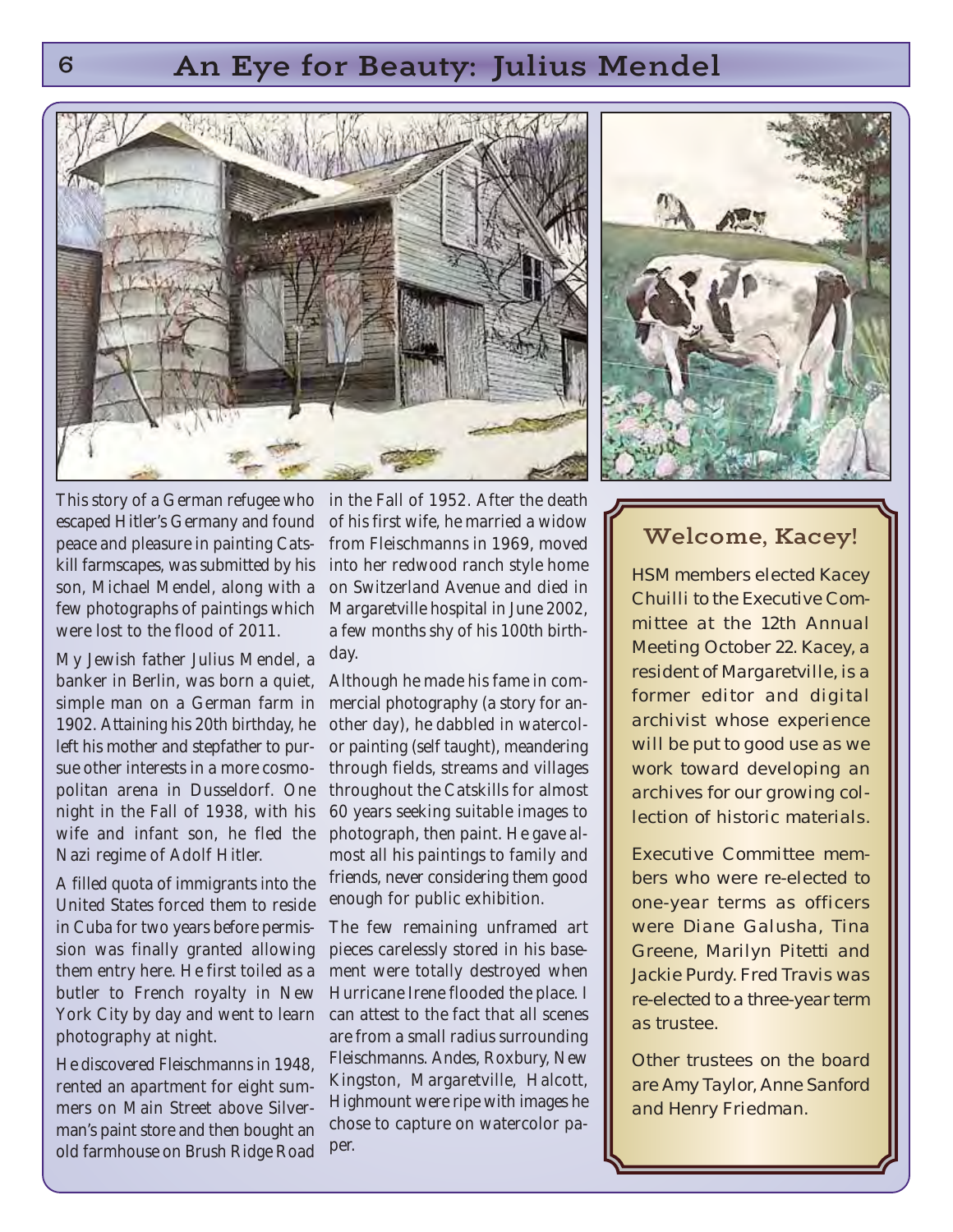### The Sun Always Shines on Our Cauliflowers 7





This little one got a feel for farm life aboard Tractor Mac, the storybook character come to life at the Margaretville Village Park September 24. Creator Billy Steers led the tractor parade and signed books during the all-day affair.

Kaitlyn Brybag (above, left)) became Calli, the Spirit of the Cauliflower, a special new addition to the festival. The paper mache costume was created by Marlena Morales of Arm of the Sea Theater, with help from Beth Waterman of Big Indian. Kaitlyn, an MCS eighth grader, perched on HSM's cauliflower planter to greet the passing Deysenroth family. Inside the History Tent, an exhibit took viewers back half a century for a look at farm and community life in the 1950s. This little one got a feel for farm life aboard Tractor Machook character come to life at the Margaretville Village<br>tember 24. Creator Billy Steers led the tractor parade abooks during the all-day affair.<br>Tybag (above, lef

### All in a Day's Work, c. 1860s

This 1867 directory (left) lists businesses, manufactories, hotels and other enterprises in each town in New York State. From country store owners to lawyers, house painters to milliners, tanners to tinsmiths, it offers a fascinating window into who was doing what in our town just after the Civil War. It also offers a time capsule spotlighting occupations and activities that have gone the way of the passenger pigeon. Business categories include "segar" dealers, starch manufacturing, staves and headings, manufacturers of hop presses and horse blankets, malters, rag dealers and lamp wicks, telegraphic instruments, ice dealers , artificial arms and legs, and something called "shoddy and mungo." Nobody in Middletown was selling or making that, whatever it was. See for yourself at the Hathi Digital Library, https://babel.hathitrust.org/cgi/pt?id=chi. 102180768;view=1up;seq=13. This site is a treasure trove of other rich New York State historical ephemera waiting for the diligent cyber-digger.